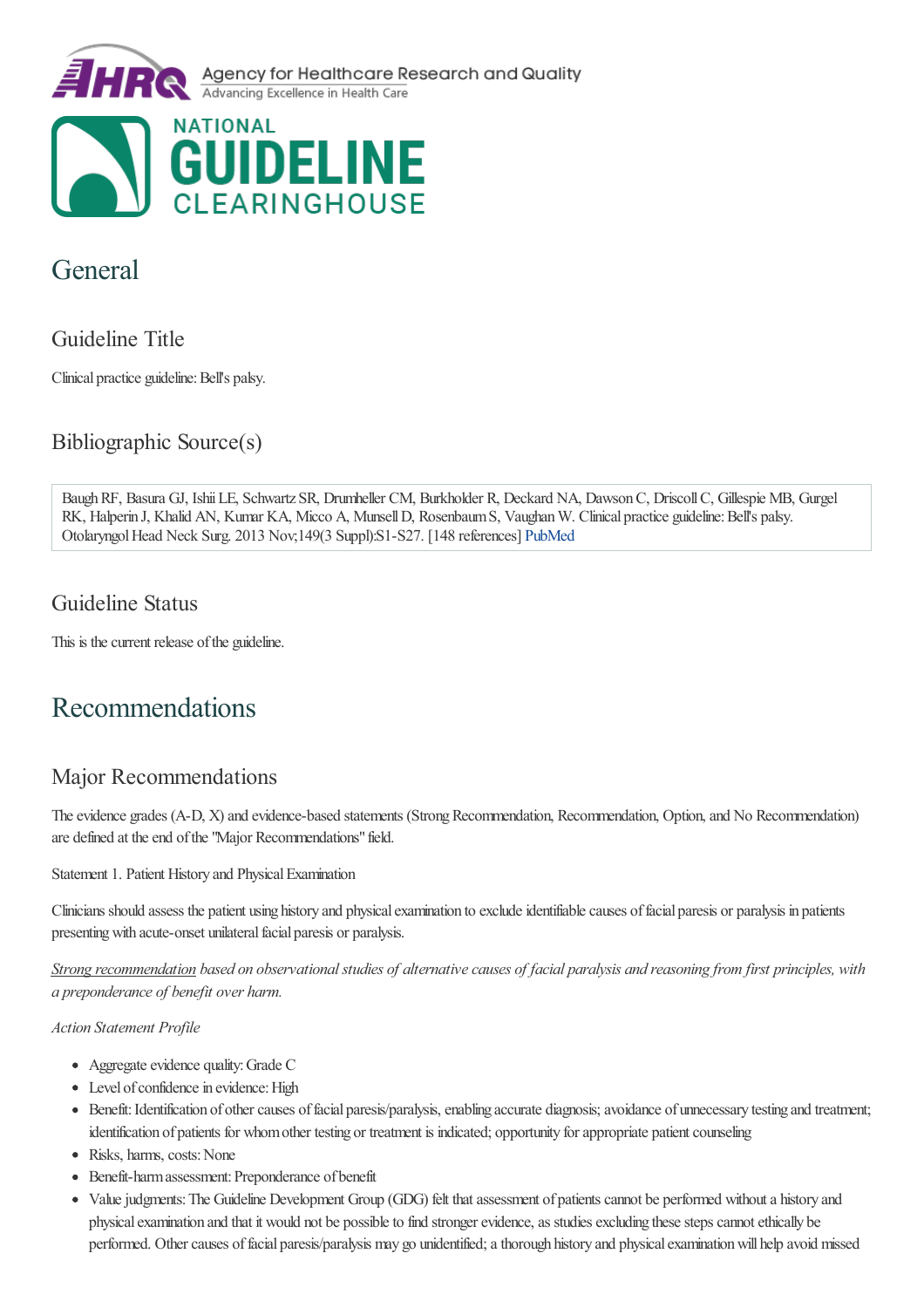diagnoses or diagnostic delay.

- Intentional vagueness: None
- Role of patient preferences: None
- Exceptions: None
- Policy level: Strong recommendation
- Differences of opinion: None

#### Statement 2. LaboratoryTesting

Clinicians should not obtain routinelaboratory testing in patients with new-onset Bell's palsy.

*Recommendation (against) based on observationalstudies and expert opinion with a preponderance of benefit over harm.*

#### *Action Statement Profile*

- Aggregate evidence quality: Grade C
- Level of confidence in evidence: High
- Benefit: Avoidance of unnecessary testing and/or treatment, avoidance of pursuing false positives, cost savings
- Risks, harms, costs: Potential missed diagnosis
- Benefit-harm assessment: Preponderance of benefit
- Value judgments: While the GDG felt that there are circumstances where specific testing is indicated in at-risk patients (such as Lyme disease serology in endemic areas), these patients can usually be identified by history.
- Intentional vagueness: The GDG used the word *routine* to specify that under certain circumstances, laboratory testing may be indicated.
- Role of patient preferences: Small (there is an opportunity for patient education)
- Exceptions: None
- Policy level: Recommendation (against)
- Differences of opinion: None

#### Statement 3. Diagnostic Imaging

Clinicians should not routinely performdiagnosticimaging for patients with new-onset Bell's palsy.

*Recommendation (against) based on observationalstudies with a preponderance of benefit over harm.*

#### *Action Statement Profile*

- Aggregate evidence quality: Grade C
- Level of confidence in evidence: High
- Benefit: Avoidance of unnecessary radiation exposure, avoidance of incidental findings, avoidance of contrast reactions, cost savings
- Risks, harms, costs: Risk of missing other cause of facial paresis/paralysis
- Benefit-harm assessment: Preponderance of benefit
- Value judgments: None
- Intentional vagueness: The word *routine* was used to indicate there may be some clinical findings that would warrant imaging.
- Role of patient preferences: Small, but there is an opportunity for patient education/counseling
- Exceptions: None
- Policy level: Recommendation (against)
- Differences of opinion: None

#### Statement 4. Oral Steroids

Clinicians should prescribe oral steroids within 72 hours of symptom onset for Bell's palsy patients 16 years and older.

*Strong recommendation based on high-qualityrandomized controlled trials with a preponderance of benefit over harm*.

- Aggregate evidence quality: Grade A
- Level of confidence in evidence: High
- Benefit: Improvement in facial nerve function, faster recovery
- Risks, harms, costs: Steroid side effects, cost of therapy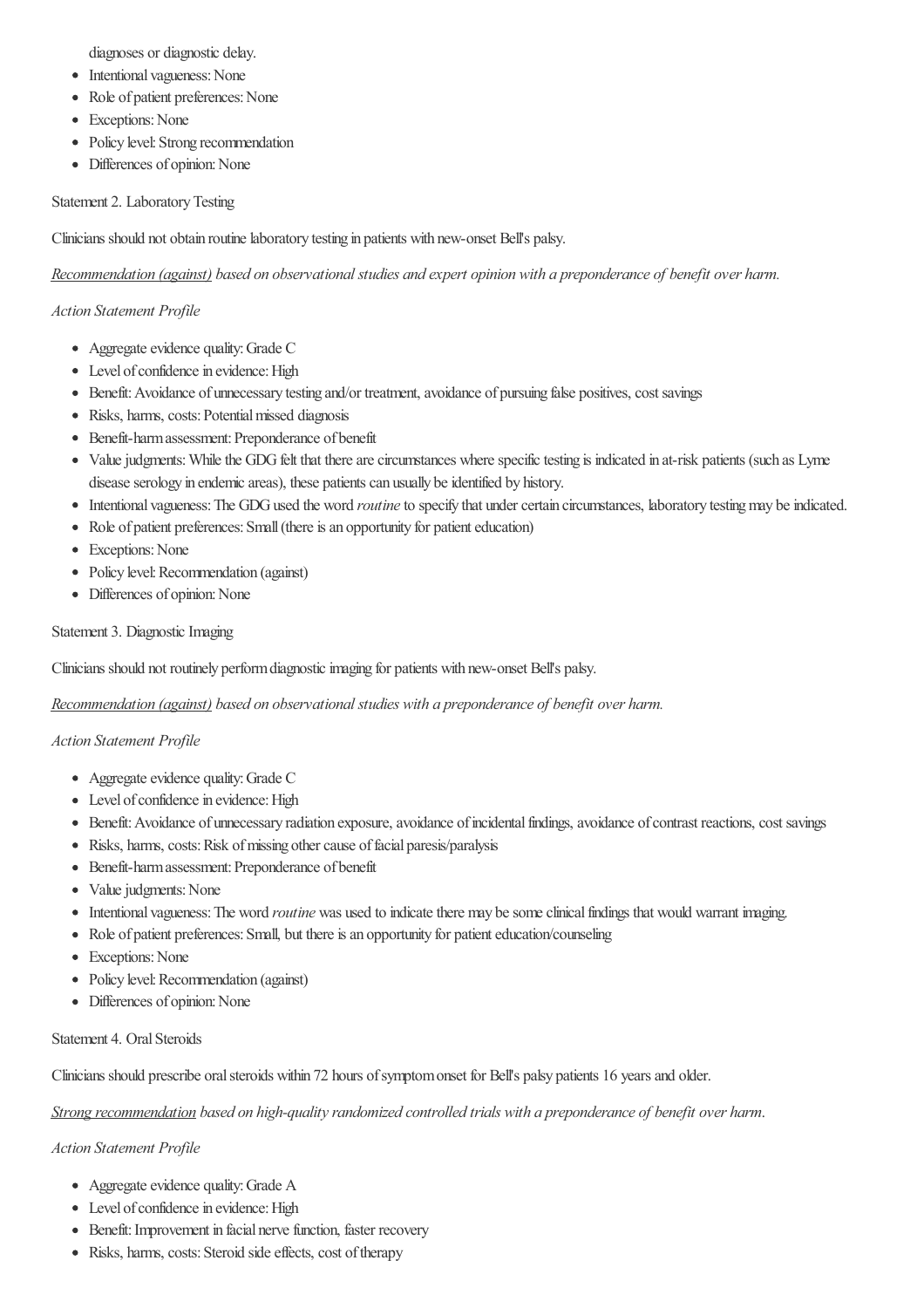- Benefit-harm assessment: Preponderance of benefit
- Value judgments: None
- Intentional vagueness: None
- Role of patient preferences: Small
- Exceptions: Diabetes, morbid obesity, previous steroid intolerance, and psychiatric disorders. Pregnant women should be treated on an individualized basis
- Policy level: Strong recommendation
- Differences of opinion: None

#### Statement 5A. Antiviral Monotherapy

Clinicians should not prescribe oral antiviral therapy alone for patients with new-onset Bell's palsy.

Strong recommendation (against) based on high-quality randomized controlled trials with a preponderance of benefit over harm.

#### *Action Statement Profile*

- Aggregate evidence quality: Grade A
- Level of confidence in evidence: High
- Benefit: Avoidance of medication side effects, cost savings
- Risks, harms, costs: None
- Benefit-harm assessment: Preponderance of benefit
- Value judgments: None
- Intentional vagueness: None
- Role of patient preferences: Small
- Exceptions: None
- Policy level: Strong recommendation (against)
- Differences of opinion: None

Statement 5B. Combination Antiviral Therapy

Clinicians may offer oral antiviral therapy in addition to oral steroids within 72 hours of symptom onset for patients with Bell's palsy.

Option based on randomized controlled trials with minor limitations and observational studies with equilibrium of benefit and harm.

#### *Action Statement Profile*

- Aggregate evidence quality: Grade B
- Level of confidence in evidence: Medium, because the studies cannot exclude a small effect
- Benefit: Small potential improvement in facial nerve function
- Risks, harms, costs: Treatment side effects, cost of treatment
- Benefit-harm assessment: Equilibrium of benefit and harm
- Value judgments: Although the data were weak, the risks of combination therapy were small
- Intentional vagueness: None
- Role of patient preferences: Large; significant role for shared decision making
- Exceptions:Diabetes, morbid obesity,and previous steroid intolerance. Pregnant women should betreated on an individualized basis
- Policy level: Option
- Differences of opinion: None

#### Statement 6. Eye Care

Clinicians should implement eye protection for Bell's palsy patients with impaired eye closure.

Strong recommendation based on expert opinion and a strong clinical rationale with a preponderance of benefit over harm.

- Aggregate evidence quality: Grade X
- Level of confidence in evidence: High. Eye protection has been the standard of care, and comparative studies with a no-treatment arm are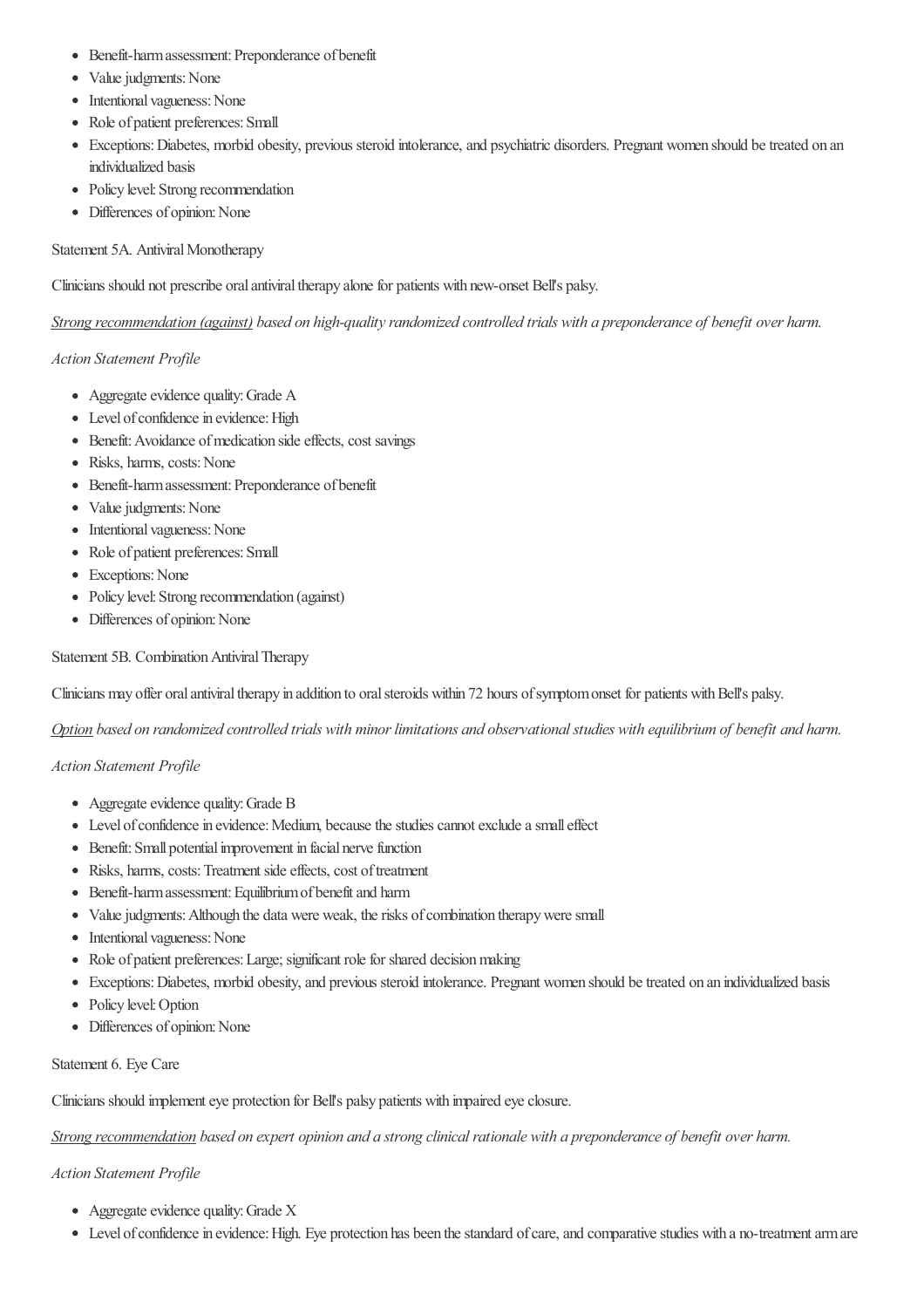unethical

- Benefit: Prevention of eye complications
- Risks, harms, costs: Cost of eye protection implementation, potential side effects of eye medication
- Benefit-harm assessment: Preponderance of benefit over harm
- Value judgments: None
- Intentional vagueness: None
- Role of patient preferences: Small
- Exceptions: None
- Policy level: Strong recommendation
- Differences of opinion: None

Statement 7A. Electrodiagnostic Testingwith Incomplete Paralysis

Clinicians should not performelectrodiagnostictesting inBell's palsy patients with incompletefacial paralysis.

*Recommendation (against) based on observationalstudies with a preponderance of benefit over harm.*

#### *Action Statement Profile*

- Aggregate evidence quality: Grade C
- Level of confidence in evidence: High
- Benefit: Avoidance of unnecessary testing, cost savings
- Risks, harms costs: None
- Benefit-harm assessment: Preponderance of benefit over harm
- Value judgments: None
- Intentional vagueness: None
- Role of patient preferences: None
- Exceptions: None
- Policy Level: Recommendation (against)
- Differences of opinion: None

Statement 7B. Electrodiagnostic Testing with Complete Paralysis

Clinicians may offer electrodiagnostic testing to Bell's palsy patients with complete facial paralysis.

*Option based on observational trials with equilibrium of benefit and harm.*

#### *Action Statement Profile*

- Aggregate evidence quality: Grade C
- Level of confidence in evidence: Medium due to variations in patient selection, study design, and heterogeneous results
- Benefit: Provide prognostic information for the clinician and patient, identification of potential surgical candidates
- Risks, harms, costs: Patient discomfort, inconvenience to undergo repeated electrical testing, cost of testing
- Benefit-harm assessment: Equilibrium of benefit and harm
- Value judgments: None
- Intentional vagueness: None
- Role of patient preferences: Large role for shared decision making, as electrodiagnostic testing may provide only prognostic information for the patient
- Exceptions: None
- Policy level: Option
- Differences of opinion: None

#### Statement 8. Surgical Decompression

No recommendation can be maderegarding surgical decompression for Bell's palsy patients.

*No recommendation based on low-quality, nonrandomized trials and equilibrium of benefit and harm.*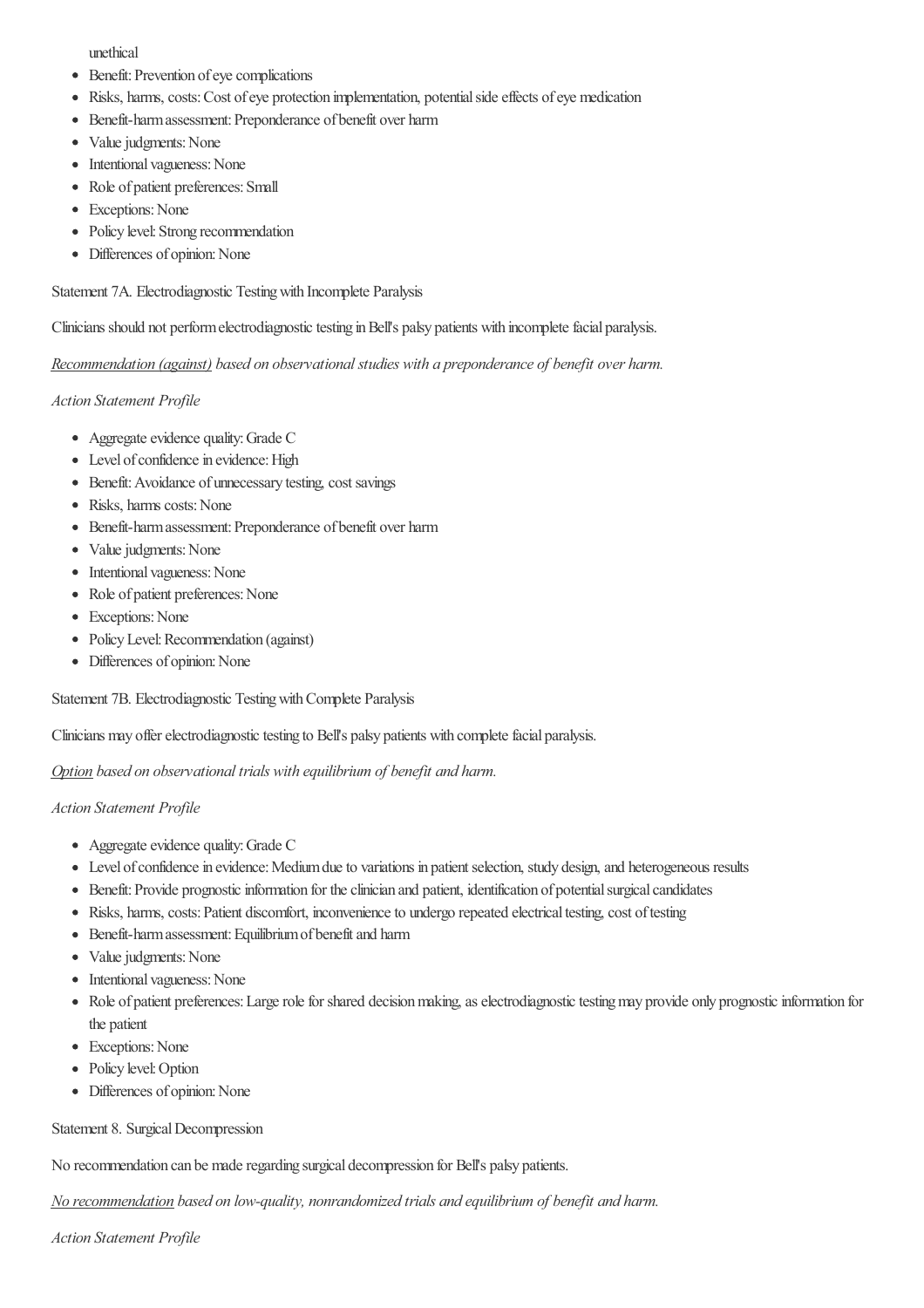- Aggregate evidence quality: Grade D
- Level of confidence in evidence: Low due to insufficient number of patients and poor quality of studies. Low confidence in the evidence led to a downgrade of the aggregate evidence quality from  $C$  to  $D$
- $\bullet$  Benefit: Improved facial nerve functional recovery
- Risks, harms, costs: Surgical risks and complications, anesthetic risks, direct and indirect costs of surgery
- Benefit-harm assessment: Equilibrium of benefit and harm
- Value judgments: Although the data supporting surgical decompression are not strong, there may be a significant benefit for a small subset of patients who meet eligibility criteria and desire surgical management.
- Intentional vagueness: None
- Role of patient preferences: Large. The psychological impact of facial paralysis is significant but varies among patients. Concern about the facial deformity may make some patients willing to pursue a major operation for a small increase in the chance of complete recovery, while others may be more willing to accept the chance of poorer outcome to avoid surgery.
- Exceptions: None
- Policy level: No recommendation
- Differences of opinion: Major. The group was divided as to whether the evidence supported no recommendation or an option for surgery. This difference of opinion derived from controversy regarding the strength of evidence (C level evidence vs D level evidence).

#### Statement 9. Acupuncture

No recommendation can be made regarding the effect of acupuncture in Bell's palsy patients.

#### *No recommendation based on poor-qualitytrials and an indeterminateratio of benefit and harm.*

#### *Action Statement Profile*

- Aggregate evidence quality: Grade B
- Level of confidence in evidence: Low, due to significant methodological flaws in available evidence
- Benefit: Acupuncture may provide a potential small improvement in facial nerve function and pain
- Risks, harms, costs: Cost of acupuncture therapy, time required for therapy, therapy side effects, and delay in instituting steroid therapy
- Benefit-harm assessment: Unknown
- Value judgments: Due to the poor quality of the data and the inability to determine the harm-to-benefit ratio, the GDG could not make a recommendation.
- Intentional vagueness: None
- Role of patient preferences: Large
- Exceptions: None
- Policy level: No recommendation
- Differences of opinion: Major. The GDG was divided regarding whether to recommend against acupuncture or to make no recommendation

#### Statement 10. Physical Therapy

No recommendation can be made regarding the effect of physical therapy in Bell's palsy patients.

*No* recommendation based on case series and equilibrium of benefit and harm.

- Aggregate evidence quality: Grade D
- Level of confidence in evidence: Low, due to significant flaws in existing trials
- Benefit: Potential functional and psychological benefit
- Risks, harms, costs: Cost of therapy, time required for therapy
- Benefit-harm assessment: Equilibrium of benefit and harm
- Value judgments: Patients may benefit psychologically from engaging in physical therapy exercises
- Intentional vagueness: None
- Role of patient preferences: Large role for shared decision making
- Exceptions: None
- Policy level: No recommendation
- Differences of opinion: None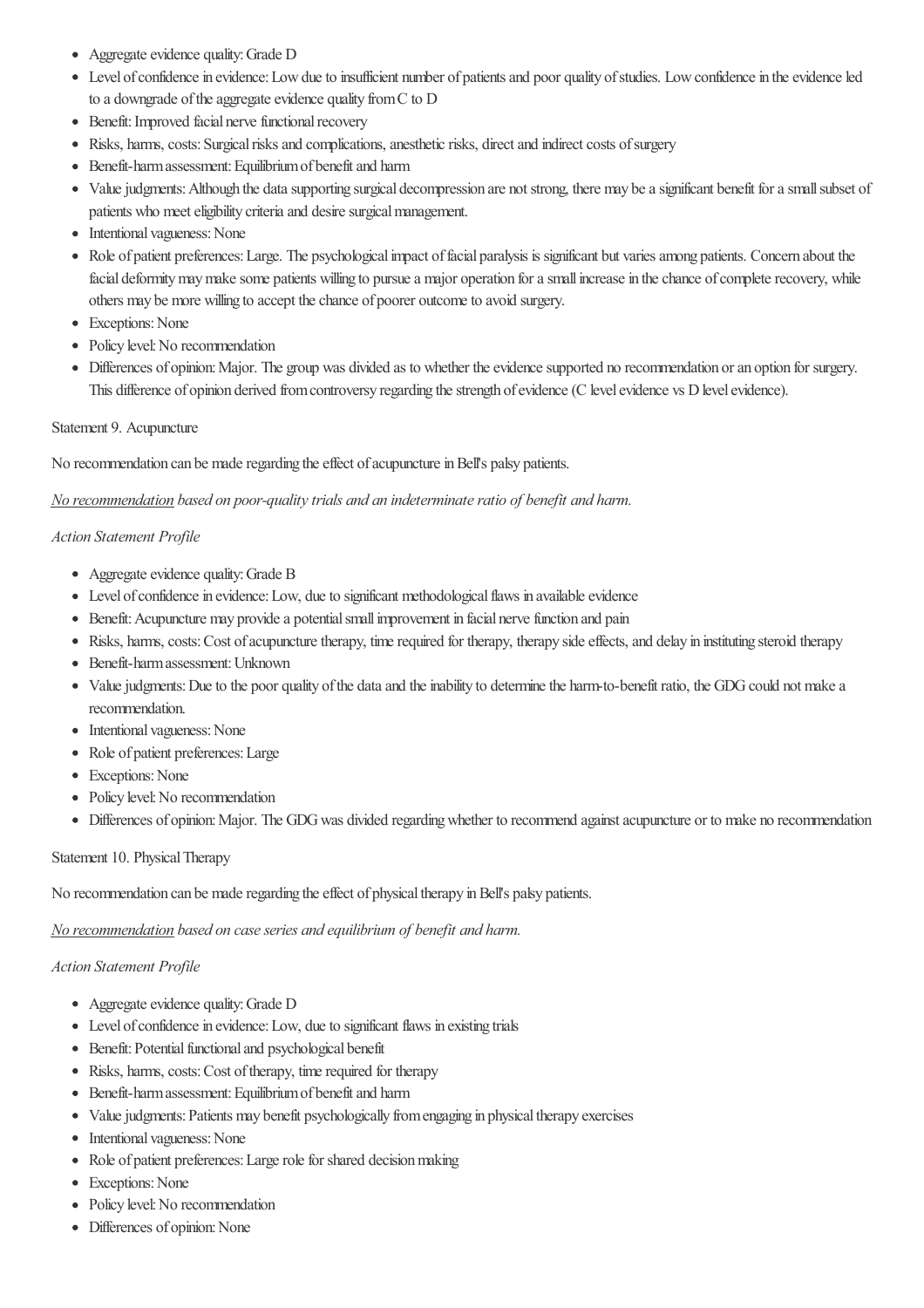#### Statement 11. Patient Follow-up

Clinicians should reassess or refer to a facial nerve specialist those Bell's palsy patients with (1) new or worsening neurologic findings at any point, (2) ocular symptoms developing at any point, or (3) incomplete facial recovery 3 months after initial symptom onset.

*Recommendation based on observationalstudies with a preponderance of benefit over harm.*

#### *Action Statement Profile*

- Aggregate evidence quality: Grade C
- Level of confidence in evidence: High
- Benefit: Reevaluation for alternate diagnoses of facial paralysis, discussion of therapeutic/reconstructive options, psychological support of patient
- Risks, harms, costs: Cost of visit, time dedicated to visit
- Benefit-harm assessment: Preponderance of benefit over harm
- Value judgments: The GDG sought to address the importance of identifying alternate diagnoses in the absence of recovery and potential assessment for rehabilitative options. The GDG recognized a lack of established time for patient follow-up; however, based on the natural history of Bell's palsy, most patients will show complete recovery 3 months after onset.
- Intentional vagueness: Several specialties have the expertise to reevaluate these patients; therefore, the term *facial nerve specialist* is used to indicate the clinician who could most appropriately assess new or worsening symptoms in these patients.
- Role of patient preferences: Small
- Exceptions: None
- Policy level: Recommendation
- Differences of opinion: None

#### Definitions:

Evidence Levels for Grades of Evidence†

| <b>Grade</b> | <b>Treatment and Harm</b>                                                                                                   | <b>Diagnosis</b>                                                                                                                     |
|--------------|-----------------------------------------------------------------------------------------------------------------------------|--------------------------------------------------------------------------------------------------------------------------------------|
| $\mathbf{A}$ | Well-designed randomized controlled trials performed on a<br>population similar to the guideline's target population        | Systematic review of cross-sectional studies with consistently applied<br>reference standard and blinding                            |
| B            | Randomized controlled trials; overwhelmingly consistent<br>evidence from observational studies                              | Individual cross-sectional studies with consistently applied reference<br>standard and blinding                                      |
| C            | Observational studies (case control and cohort design)                                                                      | Nonconsecutive studies, case-control studies, or studies with poor,<br>nonindependent, or inconsistently applied reference standards |
| D            | Mechanism-based reasoning or case reports                                                                                   |                                                                                                                                      |
| $\mathbf X$  | Exceptional situations where validating studies cannot be performed and there is a clear preponderance of benefit over harm |                                                                                                                                      |

†AmericanAcademy of Pediatrics (AAP)classification scheme updated forconsistency with current level ofevidence definitions.

Guideline Definitions for Evidence-based Statements

| <b>Statement</b>                       | <b>Definition</b>                                                                                                                                                                                                                                                                                                                                                                                                                                                                                                  | <b>Implication</b>                                                                                                                                    |
|----------------------------------------|--------------------------------------------------------------------------------------------------------------------------------------------------------------------------------------------------------------------------------------------------------------------------------------------------------------------------------------------------------------------------------------------------------------------------------------------------------------------------------------------------------------------|-------------------------------------------------------------------------------------------------------------------------------------------------------|
| <b>Strong</b><br><b>Recommendation</b> | A strong recommendation means the benefits of the recommended approach<br>clearly exceed the harms (or that the harms clearly exceed the benefits in the case<br>of a strong negative recommendation) and that the quality of the supporting<br>evidence is excellent (Grade A or B).* In some clearly identified circumstances,<br>strong recommendations may be made based on lesser evidence when high-quality<br>evidence is impossible to obtain and the anticipated benefits strongly outweigh the<br>harms. | Clinicians should follow a strong<br>recommendation unless a clear<br>and compelling rationale for an<br>alternative approach is present.             |
| <b>Recommendation</b>                  | A recommendation means the benefits exceed the harms (or that the harms exceed<br>the benefits in the case of a negative recommendation), but the quality of evidence<br>is not as strong (Grade B or C).* In some clearly identified circumstances,<br>recommendations may be made based on lesser evidence when high-quality<br>evidence is impossible to obtain and the anticipated benefits outweigh the harms.                                                                                                | Clinicians should also generally<br>follow a recommendation but<br>should remain alert to new<br>information and sensitive to<br>patient preferences. |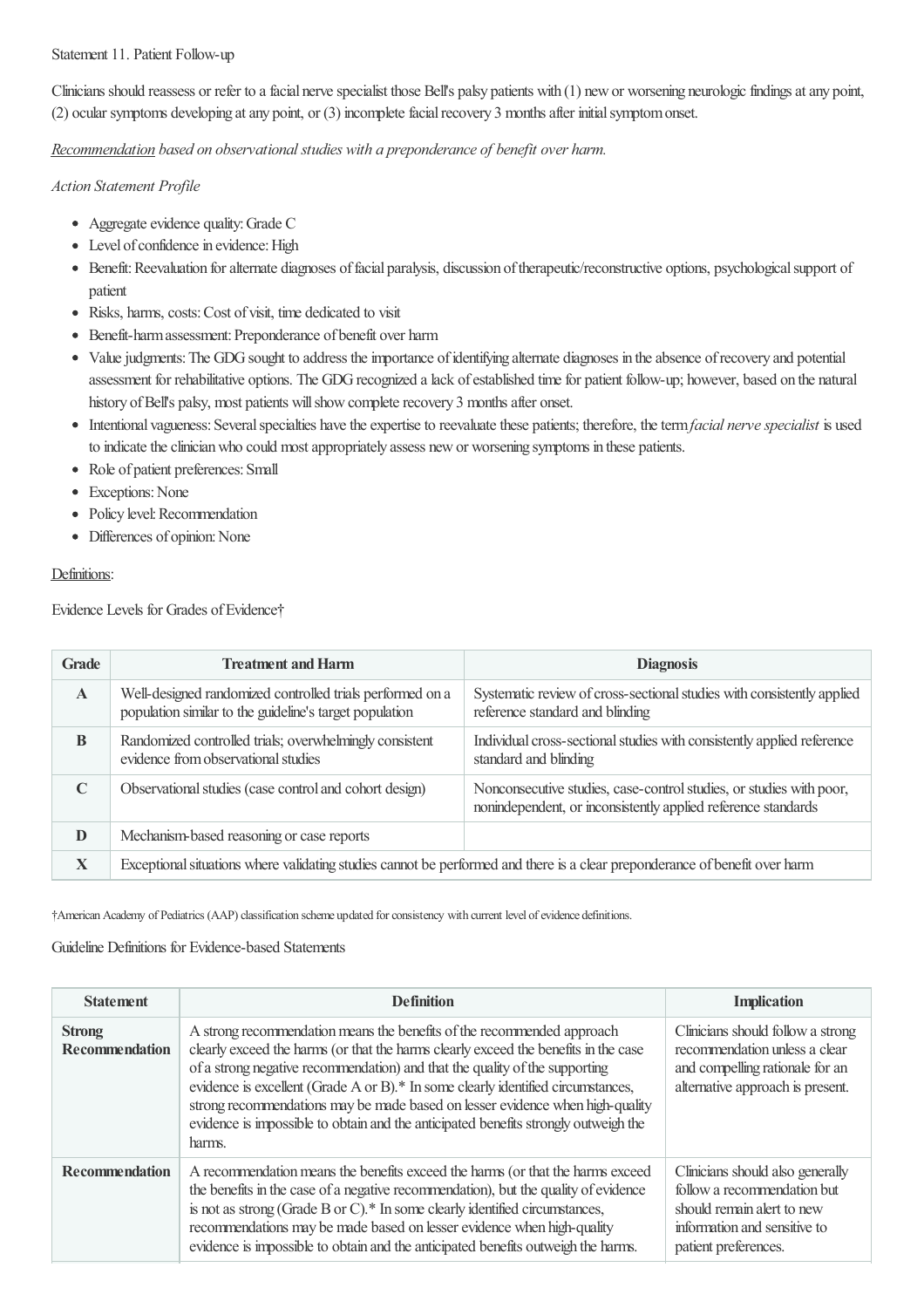| Optstatement                                    | An option means that either the quality effective that exists is suspect (Grade<br>$D^*$ or that well-done studies (Grade A, B, or C)* show little clear advantage to<br>one approach vs another. | Clinicians shapke badaxible in<br>their decision making regarding<br>appropriate practice, although<br>they may set bounds on<br>alternatives; patient preference<br>should have a substantial<br>influencing role.                      |
|-------------------------------------------------|---------------------------------------------------------------------------------------------------------------------------------------------------------------------------------------------------|------------------------------------------------------------------------------------------------------------------------------------------------------------------------------------------------------------------------------------------|
| $\mathbf{N}\mathbf{0}$<br><b>Recommendation</b> | No recommendation means there is both a lack of pertinent evidence (Grade $D$ )*<br>and an unclear balance between benefits and harms.                                                            | Clinicians should feel little<br>constraint in their decision<br>making and be alert to new<br>published evidence that clarifies<br>the balance of benefit vs harm;<br>patient preference should have a<br>substantial influencing role. |

\*See the table above for definitions of evidence grades.

#### Clinical Algorithm(s)

An algorithm titled "Algorithm of Guideline Key Action Statements" is provided in the original guideline document.

# Scope

### Disease/Condition(s)

Bell's palsy

Note:

This guideline does not focus on facial paresis/paralysis due to neoplasms, trauma, congenital or syndromic problems, specific infectious agents, or postsurgical facial paresis or paralysis, nor does it address recurrent facial paresis/paralysis. For the purposes of this guideline, Bell's palsy is defined as acute unilateral facial nerve paresis or paralysis with onset in less than 72 hours and without an identifiable cause.

### Guideline Category

Diagnosis

Evaluation

Management

Rehabilitation

Treatment

### Clinical Specialty

**Emergency Medicine** 

Family Practice

Internal Medicine

Neurology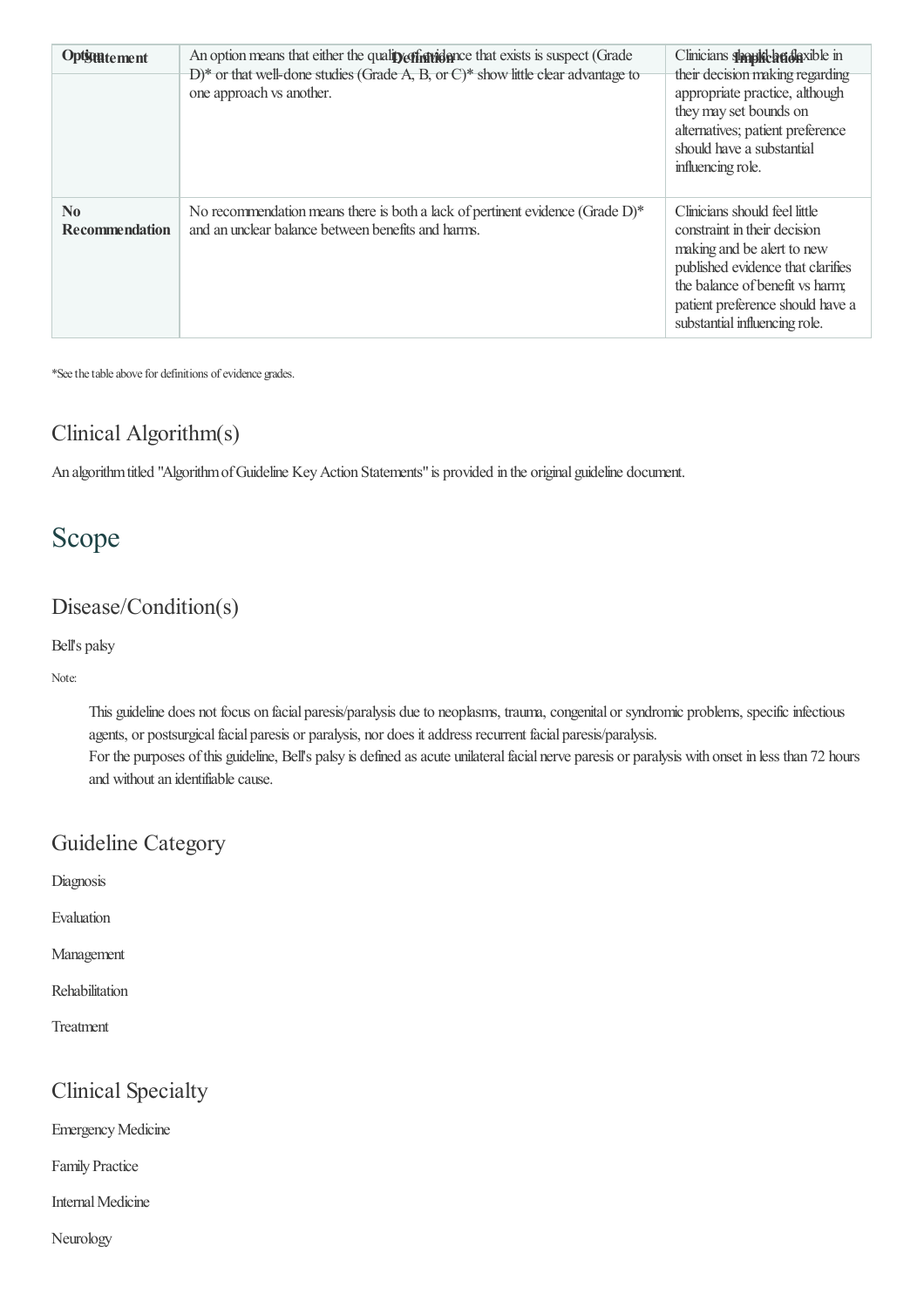Otolaryngology

Pediatrics

Radiology

#### Intended Users

Advanced Practice Nurses

Nurses

Physician Assistants

**Physicians** 

### Guideline Objective(s)

To improve the accuracy of diagnosis for Bell's palsy, to improve the quality of care and outcomes for patients with Bell's palsy, and to decrease harmful variations in the evaluation and management of Bell's palsy

### Target Population

Adults and children presenting with Bell's palsy

### Interventions and Practices Considered

- 1. Patient history and physical examination
- 2. Oralsteroids
- 3. Combination antiviral therapy
- 4. Eye care
- 5. Electrodiagnostic testing with complete paralysis
- 6. Patient follow-up

#### Notes:

The following interventions were considered but recommended against: Routine lab testing, diagnostic imaging, antiviral monotherapy, and electrodiagnostic testing with incomplete paralysis.

The developer considered the following interventions but no recommendation was made: Surgical decompression, acupuncture, and physical therapy.

### Major Outcomes Considered

- Appropriateness of diagnostic test
- Accuracy of diagnosis
- Timeliness of diagnosis and treatment
- Improved paralysis functionality
- Adverse effects of treatment
- Ouality of life

# Methodology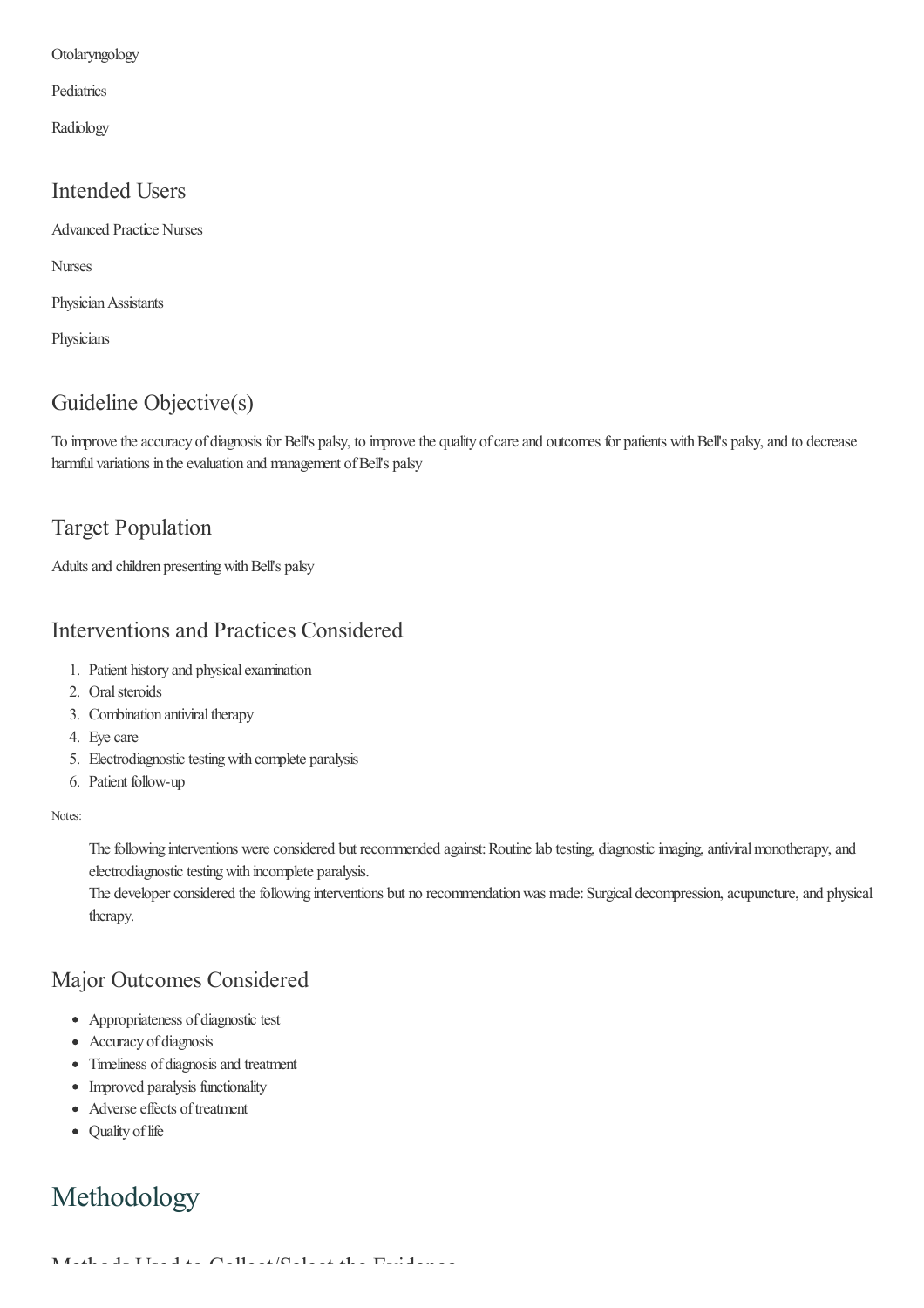Searches of Electronic Databases

### Description of Methods Used to Collect/Select the Evidence

All literature searches were performed by an information specialist through July 2012. Two initial searches were performed to identify clinical practice guidelines, systematic reviews, and randomized controlled trials (RCTs). The searches were performed in multiple databases, including the National Guideline Clearinghouse (NGC) [\(www.guideline.gov](http://www.guideline.gov) ), The Cochrane Library (Cochrane Database of Systematic Reviews, Database of Abstracts of Reviews of Effects [DARE], Health Technology Assessment [HTA] Database, National Health Service Economic Evaluation Database [NHS EED]), the Cumulative Index to Nursing and Allied Health Literature (CINAHL), EMBASE, PubMed, Canadian Medical Association (CMA) Infobase, National Health Service (NHS) Evidence Ear, Nose and Throat (ENT) and Audiology, National Library of Guidelines, National Institute of Health and Care Excellence (NICE), Scottish Intercollegiate Guidelines Network (SIGN), New Zealand Guidelines Group (NZGG), Australian National Health and Medical Research Council (ANHMRC), the Guidelines International Network (G-I-N), Allied and Complementary Medicine (AMED), Agency for Healthcare Research and Quality (AHRQ), Health Services/Technology Assessment Texts (HSTAT), and the TRIP database.

- 1. Clinical practice guidelines were identified by a NGC, CMA Infobase, NHS Evidence ENT and Audiology, National Library of Guidelines, NICE, SIGN, NZGG, ANHMRC, TRIP database, G-I-N,and PubMed search using *guideline*asa publication type or title word. The search identified 1 guideline after removing duplicates, clearly irrelevant references, and non–English-language articles.
- 2. Systematic reviews were identified through NHS Evidence ENT and Audiology, Cochrane Library (Cochrane Database of Systematic Reviews, DARE, HTA Database, NHS EED), PubMed, EMBASE, CINAHL, AMED, AHRQ, HSTAT, and the TRIP database. The final data set included 30 systematic reviews or meta-analyses that were distributed to the Guideline Development Group (GDG) members. Articles were excluded if they were not available in English and did not meet the GDG's quality criteria (i.e., the review had a clear objective and method, an explicit search strategy, and a valid method of data extraction).
- 3. RCTs were identified through MEDLINE, EMBASE, CINAHL, and CENTRAL and totaled 49 trials.

The following search parameters were used for both literature searches:

- Scope: Acute onset of facial nerve paresis or paralysis (Bell's palsy)
- Population: Adults, children
- Exclusions: None
- Keywords: Bell's palsy, Bell palsy, acute facial paralysis, unilateral facial nerve paralysis/palsy, acute facial nerve paralysis/palsy, idiopathic facial nerve paralysis/palsy, bilateral facial nerve paralysis/palsy, recurrent facial nerve paralysis/palsy, acute facial paralysis and steroid use, acute facial paralysis, facial paresis and antiviral use, surgical management of Bell's palsy, surgical management of acute facial nerve paralysis, facial paralysis, and pregnancy.

Results of all literature searches were distributed to GDG members, including electronic listings with abstracts (if available) of the searches for clinical guidelines, RCTs, systematicreviews,and other studies. This materialwas supplemented,as needed, with targeted searches to address specific needs identified in writing the guideline through February 2013.

### Number of Source Documents

- 1 guideline
- 30 systematic reviews or meta-analyses
- 49 randomized controlled trials

### Methods Used to Assess the Quality and Strength of the Evidence

#### Expert Consensus

Weighting According to a Rating Scheme (Scheme Given)

# Rating Scheme for the Strength of the Evidence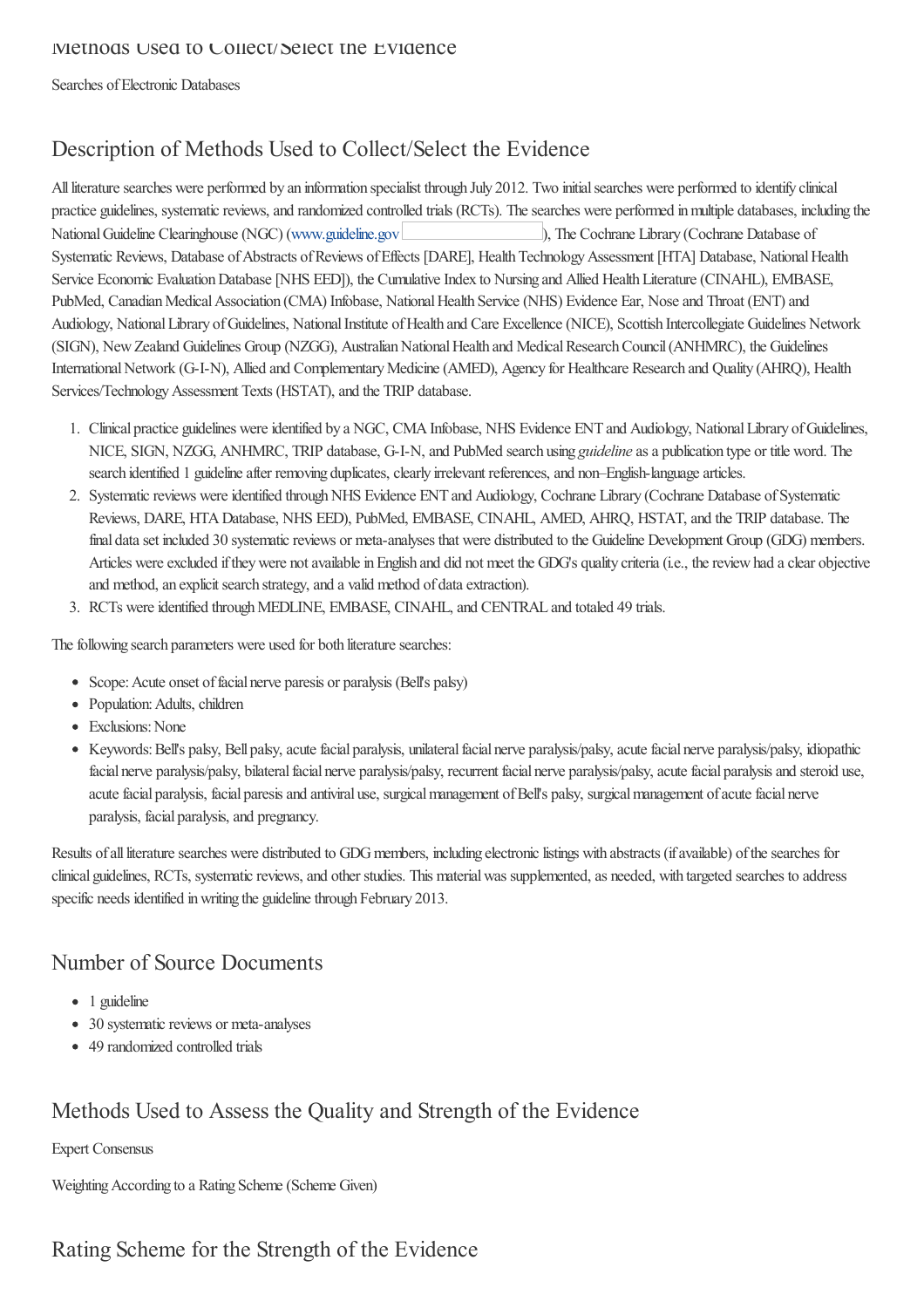| <b>Grade</b> | <b>Treatment and Harm</b>                                                                                                   | <b>Diagnosis</b>                                                                                                                     |  |
|--------------|-----------------------------------------------------------------------------------------------------------------------------|--------------------------------------------------------------------------------------------------------------------------------------|--|
| $\mathbf{A}$ | Well-designed randomized controlled trials performed on a<br>population similar to the guideline's target population        | Systematic review of cross-sectional studies with consistently applied<br>reference standard and blinding                            |  |
| <sup>B</sup> | Randomized controlled trials; overwhelmingly consistent<br>evidence from observational studies                              | Individual cross-sectional studies with consistently applied reference<br>standard and blinding                                      |  |
|              | Observational studies (case control and cohort design)                                                                      | Nonconsecutive studies, case-control studies, or studies with poor,<br>nonindependent, or inconsistently applied reference standards |  |
| D            | Mechanism-based reasoning or case reports                                                                                   |                                                                                                                                      |  |
| $\mathbf X$  | Exceptional situations where validating studies cannot be performed and there is a clear preponderance of benefit over harm |                                                                                                                                      |  |

\*AmericanAcademy of Pediatrics (AAP)classification scheme updated forconsistency with current level ofevidence definitions.

### Methods Used to Analyze the Evidence

ReviewofPublished Meta-Analyses

Systematic Review with Evidence Tables

### Description of the Methods Used to Analyze the Evidence

The evidence-based approach to guideline development requires that the evidence supporting a policy be identified, appraised, and summarized and that an explicit link between evidence and statements be defined. Evidence-based statements reflect both the quality of evidence and the balance of benefit and harm that is anticipated when the statement is followed. The definitions for evidence-based statements are listed in the "Rating Scheme for the Strength of the Evidence" and "Rating Scheme for the Strength of the Recommendations" fields.

As much of the guideline dealt with evidence relating to diagnostic tests, the definitions for Evidence Levels for Grades of Evidence (see the "Rating Scheme for the Strength of the Evidence" field) was adapted to include current recommendations from the Oxford Centre for Evidence-Based Medicine.

### Methods Used to Formulate the Recommendations

Expert Consensus

### Description of Methods Used to Formulate the Recommendations

This guideline was developed using an explicit and transparent a priori protocol for creating actionable statements based on supporting evidence and the associated balance of benefit and harm. The Guideline Development Group (GDG) followed the protocol through all stages of the development process. The GDG consisted of 17 members representing otolaryngology–head and neck surgery, neurology, facial plastic and reconstructive surgery, neurotology, emergency medicine, primary care, otology, nursing, physician assistants, and consumer advocacy.

In a series of conference calls, the working group defined the scope and objectives of the proposed guideline. During the 10 months devoted to guideline development ending in February 2013, the GDG met twice, with in-person meetings following the format previously described, using electronic decision-support (BRIDGE-Wiz, Yale Center for Medical Informatics, Connecticut) software to facilitate creating actionable recommendations and evidence profiles. Internal electronic review and feedback on each guideline draft was used to ensure accuracy of content and consistency with standardized criteria for reporting clinical practice guidelines.

American Academy of Otolaryngology-Head and Neck Surgery Foundation (AAO-HNSF) staff used the Guideline Implementability Appraisal and Extractor (GLIA) to appraise adherence of the draft guideline to methodological standards, to improve clarity of recommendations, and to predict potential obstacles to implementation. GDG members received summary appraisals in February 2013 and modified an advanced draft of the guideline.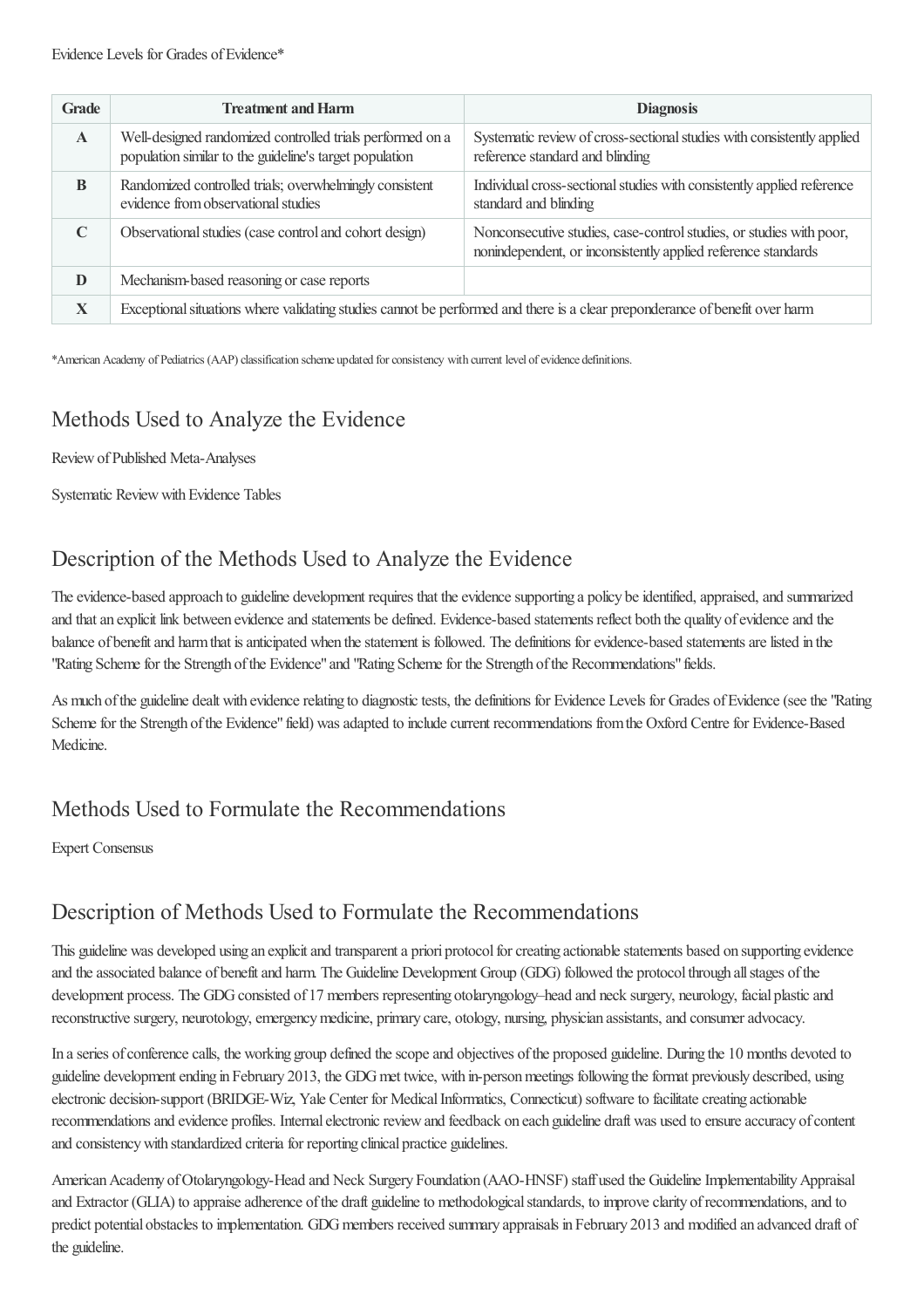### Rating Scheme for the Strength of the Recommendations

#### Guideline Definitions for Evidence-based Statements

| <b>Statement</b>                                | <b>Definition</b>                                                                                                                                                                                                                                                                                                                                                                                                                                                                                                  | <b>Implication</b>                                                                                                                                                                                                                       |
|-------------------------------------------------|--------------------------------------------------------------------------------------------------------------------------------------------------------------------------------------------------------------------------------------------------------------------------------------------------------------------------------------------------------------------------------------------------------------------------------------------------------------------------------------------------------------------|------------------------------------------------------------------------------------------------------------------------------------------------------------------------------------------------------------------------------------------|
| <b>Strong</b><br><b>Recommendation</b>          | A strong recommendation means the benefits of the recommended approach<br>clearly exceed the harms (or that the harms clearly exceed the benefits in the case<br>of a strong negative recommendation) and that the quality of the supporting<br>evidence is excellent (Grade A or B).* In some clearly identified circumstances,<br>strong recommendations may be made based on lesser evidence when high-quality<br>evidence is impossible to obtain and the anticipated benefits strongly outweigh the<br>harms. | Clinicians should follow a strong<br>recommendation unless a clear<br>and compelling rationale for an<br>alternative approach is present.                                                                                                |
| <b>Recommendation</b>                           | A recommendation means the benefits exceed the harms (or that the harms exceed<br>the benefits in the case of a negative recommendation), but the quality of evidence<br>is not as strong (Grade B or C).* In some clearly identified circumstances,<br>recommendations may be made based on lesser evidence when high-quality<br>evidence is impossible to obtain and the anticipated benefits outweigh the harms.                                                                                                | Clinicians should also generally<br>follow a recommendation but<br>should remain alert to new<br>information and sensitive to<br>patient preferences.                                                                                    |
| Option                                          | An option means that either the quality of evidence that exists is suspect (Grade<br>D)* or that well-done studies (Grade A, B, or C)* show little clear advantage to<br>one approach vs another.                                                                                                                                                                                                                                                                                                                  | Clinicians should be flexible in<br>their decision making regarding<br>appropriate practice, although<br>they may set bounds on<br>alternatives; patient preference<br>should have a substantial<br>influencing role.                    |
| $\mathbf{N}\mathbf{0}$<br><b>Recommendation</b> | No recommendation means there is both a lack of pertinent evidence (Grade D)*<br>and an unclear balance between benefits and harms.                                                                                                                                                                                                                                                                                                                                                                                | Clinicians should feel little<br>constraint in their decision<br>making and be alert to new<br>published evidence that clarifies<br>the balance of benefit vs harm;<br>patient preference should have a<br>substantial influencing role. |

\*See the "Rating Scheme for the Strength of the Evidence" field for definitions of evidence grades.

### Cost Analysis

Aformalcostanalysis was not performed and published costanalyses were not reviewed.

### Method of Guideline Validation

**External Peer Review** 

**Internal Peer Review** 

### Description of Method of Guideline Validation

The final guideline draft underwent extensive external peer review. Comments were compiled and reviewed by the chair of the Guideline Development Group (GDG), and a modified version of the guideline was distributed and approved by the full GDG.

# Evidence Supporting the Recommendations

# Type of Evidence Supporting the Recommendations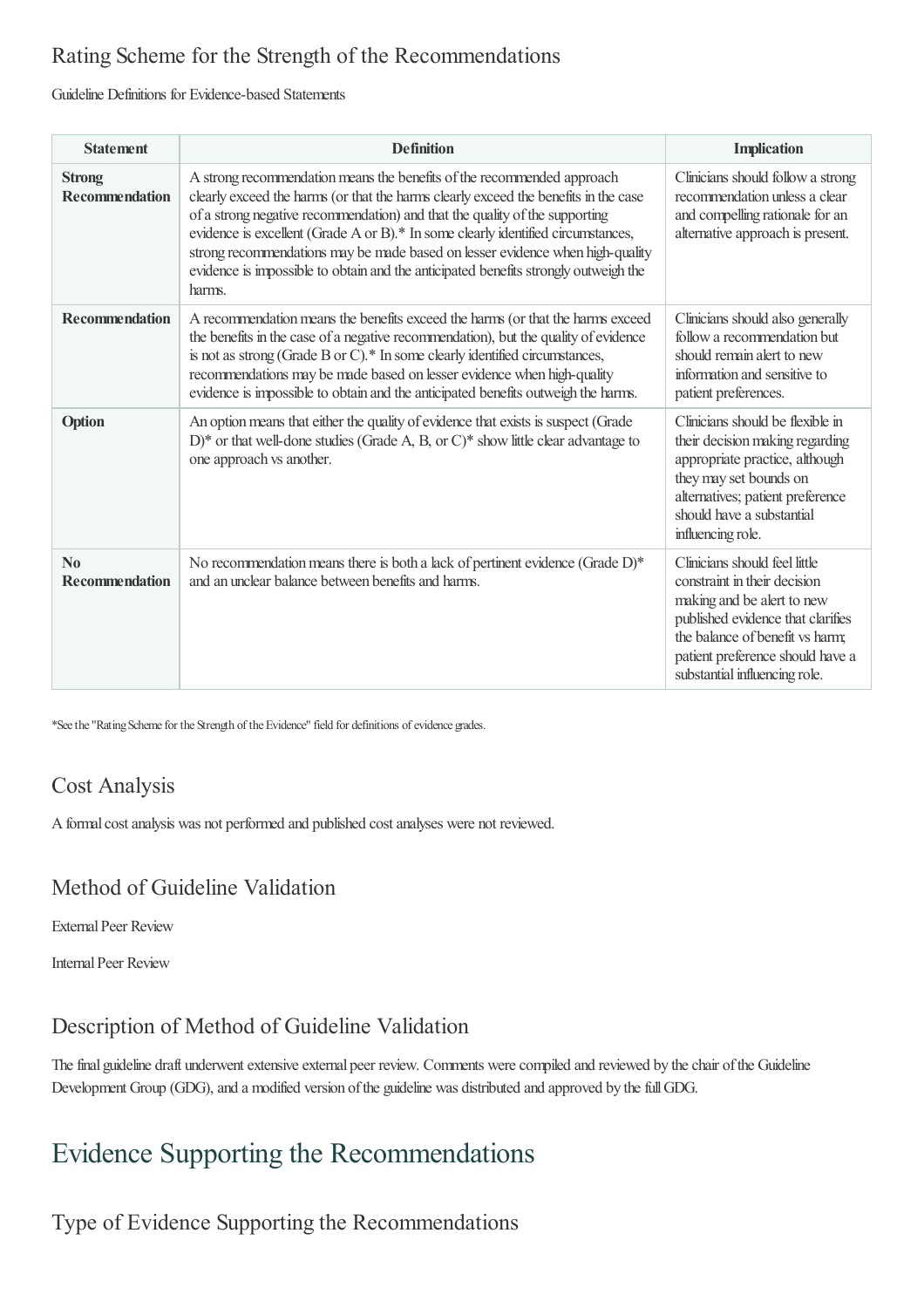The type of supporting evidence is identified and graded for each recommendation (see the "Major Recommendations" field).

The recommendations contained in the guideline are based on the best available data published through February 2013. Where data were lacking, a combination of clinical experience and expert consensus was used.

# Benefits/Harms of Implementing the Guideline Recommendations

### Potential Benefits

By focusing on opportunities for quality improvement, the guidelineshould improve diagnosticaccuracy, facilitate prompt intervention, decrease inappropriate variations inmanagement, reduce unnecessary testsand imaging procedures,and improve paralysisand rehabilitative outcomes for affected patients.

For benefits of specific interventions considered in the guideline, see the "Major Recommendations" field.

### Potential Harms

#### OralCorticosteroids

Treatment of Bell's palsy with oral corticosteroids is not without risk. Known side effects of oral corticosteroid use include gastrointestinal disturbances, reactivation of peptic ulcer disease, loss of control of glucose levels, elevated blood pressure, peripheral edema, and mood swings or episodes of acute psychosis. Although rare, avascular necrosis of the femoral head has been reported. Pregnant patients and patients with diabetes were routinely excluded from randomized trials. Accordingly, these patients should be handled on an individualized basis.

Antiviral Therapy

- The most commonly observed side effects of antiviral therapy are gastrointestinal related and include nausea, vomiting, and diarrhea, with rare severe reactions, including hives, bronchospasm, angioedema, and hepatic or renal failure. Adverse events from antiviral therapy were rarely reported in clinical trials of patients with Bell's palsy and were limited to gastrointestinal upset. Accordingly, no serious adverse events from antiviral therapy were noted in the Bell's palsy literature.
- Antiviral therapy may also carry an increased risk for pregnant patients.

Eye Care

- Potential harms of eye care include potential side effects of eye medication.
- Some authors have not recommended or have discouraged eye patching due to the risk of corneal damage from poor patient execution of the procedure. Clinicians who recommend either eye taping or patching should ensure that patients have been carefully instructed in proper execution.

#### Electrodiagnostic Testing

Potential harms of electrodiagnostic testing include patient discomfort, and inconvenience to undergo repeated electrical testing.

# Qualifying Statements

### Qualifying Statements

- This guideline is intended to focus on a limited number of quality improvement opportunities deemed most important by the Guideline Development Group (GDG) and is not intended to be a comprehensive guide for diagnosing and managing Bell's palsy. The recommendations outlined in this guideline are not intended to represent the standard of care for patient management, nor are the recommendations intended to limit treatment or care provided to individual patients.
- Guidelines are not intended to supersede professional judgment but rather may be viewed as a relative constraint on individual clinician discretion in a particular clinical circumstance. Less frequent variation in practice is expected for a "strong recommendation" than might be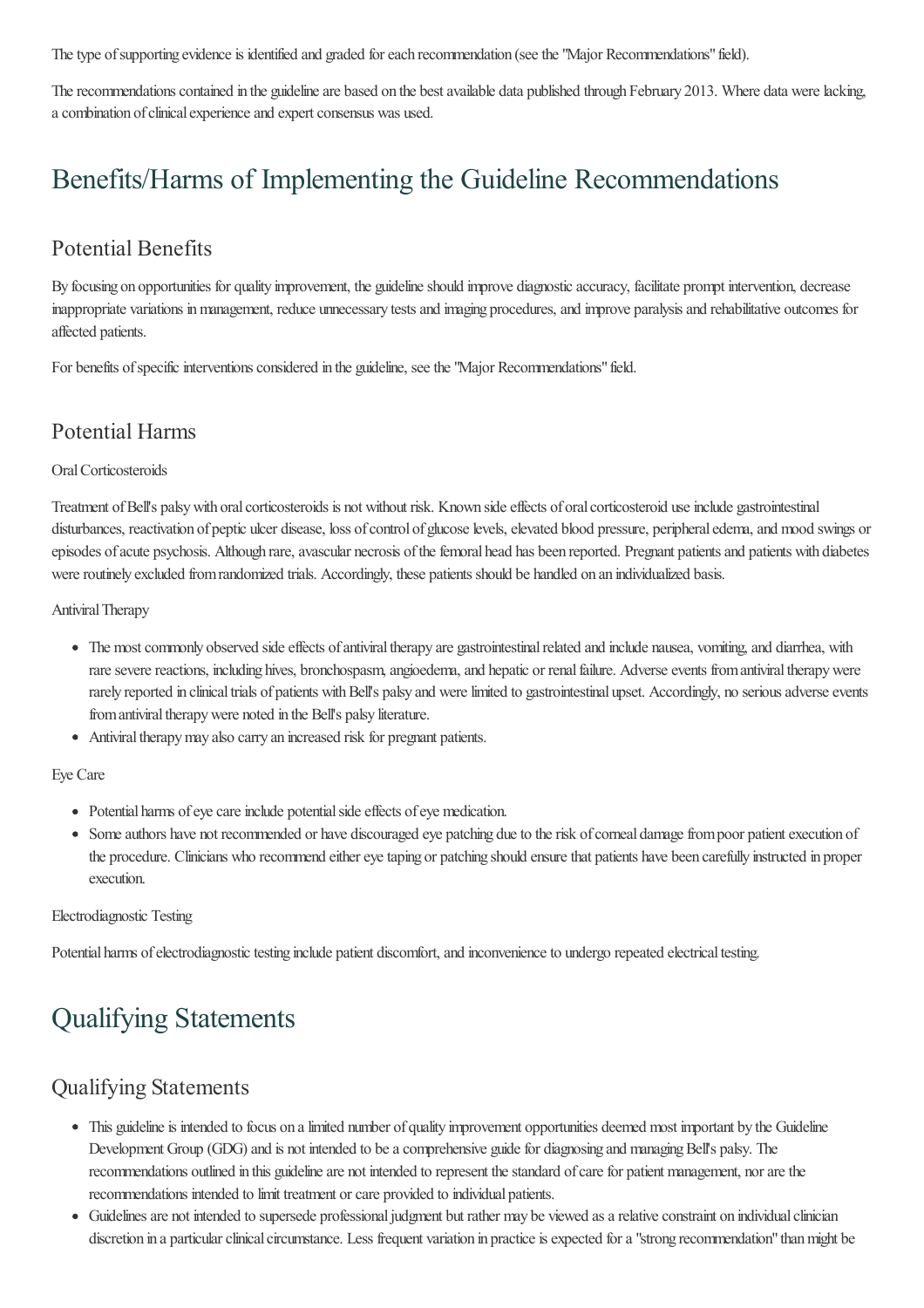expected with a "recommendation." "Options" offer the most opportunity for practice variability. Clinicians should always act and decide in a way that they believe will best serve their patients' interests and needs, regardless of guideline recommendations. Clinicians must also operate within their scope of practiceand according to their training. Guidelines represent the best judgment ofateamofexperienced clinicians and methodologists addressing the scientific evidence for a particular topic.

- This clinical practice guideline is provided for informational and educational purposes only. It is not intended as a sole source of guidance in managing Bell's palsy. Rather, it is designed to assist clinicians by providing an evidence-based framework for decision-making strategies. The guideline is not intended to replace clinical judgment or establish a protocol for all individuals with this condition, and it may not provide the only appropriate approach to diagnosing and managing this program of care.
- As medical knowledge expands and technology advances, clinical indicators and guidelines are promoted as conditional and provisional proposals of what is recommended under specific conditions, but they are not absolute. Guidelines are not mandates and do not and should not purport to be a legal standard of care. The responsible physician, in light of all the circumstances presented by the individual patient, must determine the appropriate treatment. Adherence to these guidelines will not ensure successful patient outcomes in every situation.
- The American Academy of Otolaryngology-Head and Neck Surgery (AAO-HNSF) Foundation emphasizes that these clinical guidelines should not be deemed to include all proper treatment decisions or methods of care, or to exclude other treatment decisions or methods of care reasonably directed to obtaining the same results.

# Implementation of the Guideline

### Description of Implementation Strategy

#### ImplementationConsiderations

The clinical practice guideline is published as a supplement to *Otolaryngology-Head and Neck Surgery*, which will facilitate reference and distribution. A full-text version of the guideline will be accessible, free of charge, at [http://www.entnet.org](/Home/Disclaimer?id=47483&contentType=summary&redirect=http%3a%2f%2fwww.entnet.org) ... In addition, all American Academy of Otolaryngology-Head and Neck Surgery Foundation (AAO-HNSF) guidelines are now available via the Otolaryngology-Head and Neck Surgery application for smartphones and tablets. The guideline will be presented to AAO-HNSF members as a miniseminar at the AAO-HNSF Annual Meeting & OTO EXPO. Existing brochures and publication by the AAO-HNSF will be updated to reflect the guideline's recommendations.

As a supplement to clinicians, an algorithm of the guideline's action statements has been provided in the original guideline document. The algorithm allows for a more rapid understanding of the guideline's action statements and can be adopted as a quick reference guide to support the implementation of these recommendations.

### Implementation Tools

Clinical Algorithm

Patient Resources

Quick Reference Guides/PhysicianGuides

Resources

For information aboutavailability, seethe *Availability of Companion Documents*and *Patient Resources* fields below.

# Institute of Medicine (IOM) National Healthcare Quality Report **Categories**

### IOM Care Need

Getting Better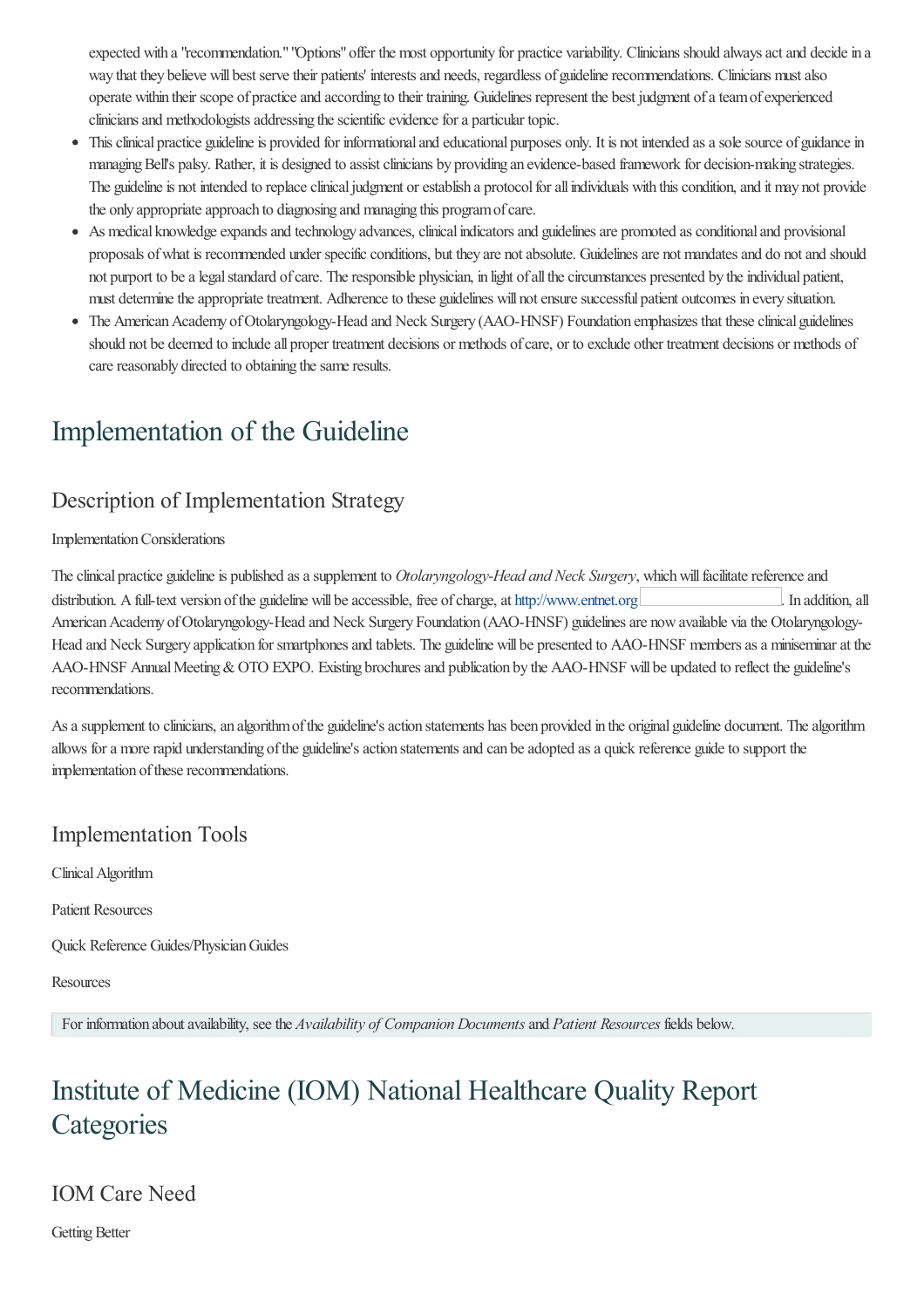Living with Illness

#### IOM Domain

**Effectiveness** 

Patient-centeredness

# Identifying Information and Availability

### Bibliographic Source(s)

BaughRF, Basura GJ, IshiiLE, Schwartz SR, Drumheller CM, Burkholder R, Deckard NA, DawsonC, DriscollC, Gillespie MB, Gurgel RK, Halperin J, Khalid AN, Kumar KA, Micco A, Munsell D, Rosenbaum S, Vaughan W. Clinical practice guideline: Bell's palsy. OtolaryngolHead Neck Surg. 2013 Nov;149(3 Suppl):S1-S27. [148 references] [PubMed](http://www.ncbi.nlm.nih.gov/entrez/query.fcgi?cmd=Retrieve&db=pubmed&dopt=Abstract&list_uids=24189771)

### Adaptation

Not applicable: The guideline was not adapted from another source.

#### Date Released

2013 Nov

### Guideline Developer(s)

American Academy of Otolaryngology - Head and Neck Surgery Foundation - Medical Specialty Society

### Source(s) of Funding

American Academy of Otolaryngology-Head and Neck Surgery Foundation

### Guideline Committee

American Academy of Otolaryngology-Head and Neck Surgery Foundation (AAO-HNSF) Guideline Development Panel

### Composition of Group That Authored the Guideline

*Panel Members*: Reginald F. Baugh, MD, University of Toledo Medical Center, Toledo, Ohio, USA; Gregory J. Basura, MD, PhD, University of Michigan, AnnArbor, Michigan, USA; Lisa E. Ishii, MD, MHS, Johns Hopkins University, Baltimore, Maryland, USA; SethR. Schwartz, MD, MPH, Virginia Mason Medical Center, Seattle, Washington, USA; Caitlin Murray Drumheller, Department of Research and Quality Improvement, American Academy of Otolaryngology-Head and Neck Surgery Foundation, Alexandria, Virginia, USA; Rebecca Burkholder, JD, National Consumers League, Washington, DC, USA; NathanA. Deckard, MD, Cooper University, Camden, NewJersey, USA; CindyDawson, MSN, RN, University ofIowa, Iowa City, Iowa, USA; ColinDriscoll, MD, Mayo Clinic, Rochester, Minnesota, USA; M. Boyd Gillespie, MD, MSc, Medical University of South Carolina, Charleston, South Carolina, USA; Richard K. Gurgel, MD, University of Utah, Salt Lake City, Utah, USA; John Halperin, MD, Overlook Medical Center, Summit, New Jersey, USA; Ayesha N. Khalid, MD, Emerson Hospital, Concord, Massachusetts, USA, Harvard Medical School, Boston, Massachusetts, USA; Kaparaboyna Ashok Kumar, MD, FRCS, University of Texas Health Science Center, San Antonio, Texas, USA; Alan Micco, MD, Northwestern University Feinberg School of Medicine, Chicago, Illinois, USA; Debra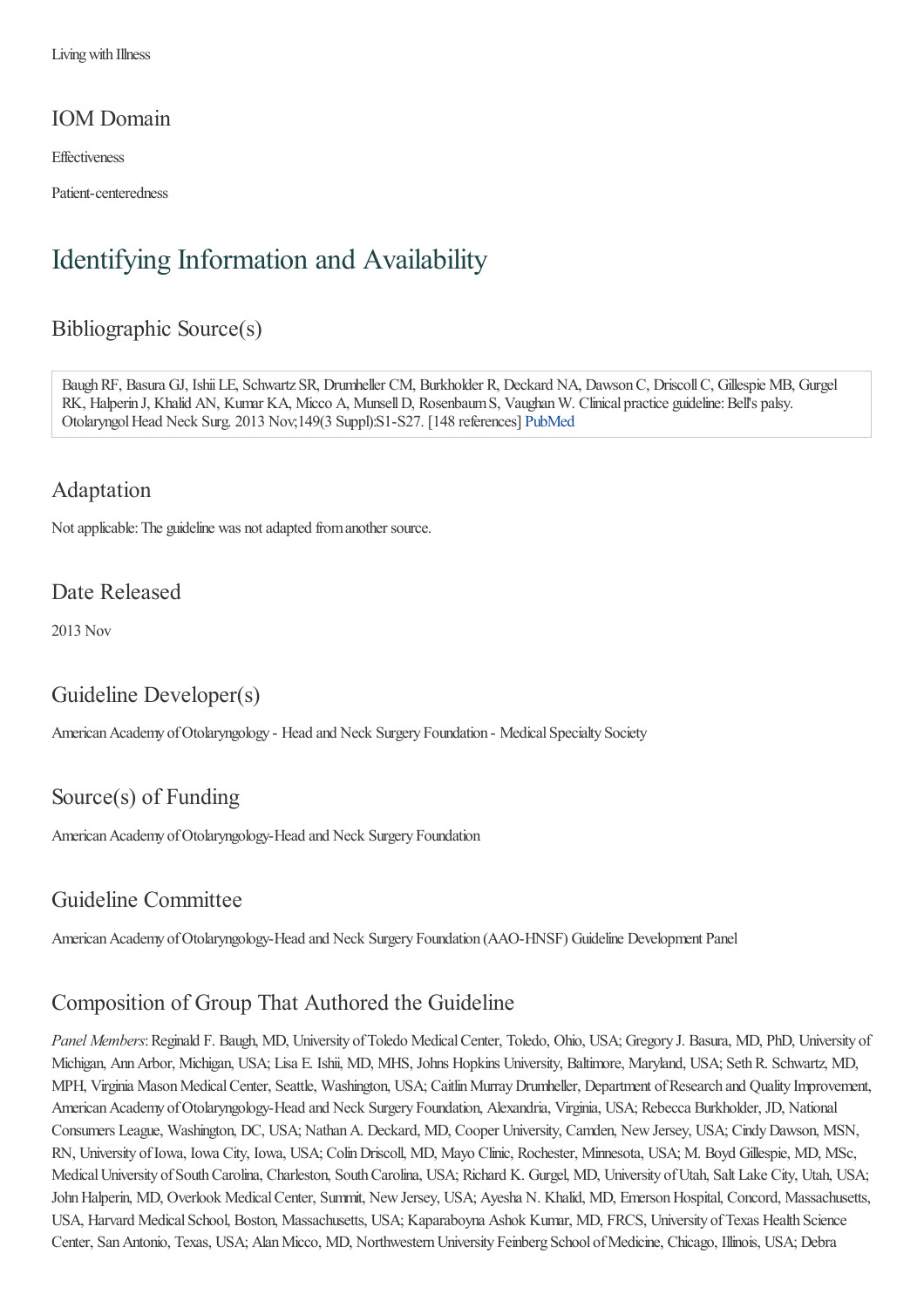Munsell, DHSc, PA-C, Louisiana State University Health Sciences Center New Orleans, New Orleans, Louisiana, USA; Steven Rosenbaum, MD, HackensackUMC Mountainside Hospital, Montclair, NJ; William Vaughan, National Committee to Preserve Social Security and Medicare, Falls Church, Virginia, USA

### Financial Disclosures/Conflicts of Interest

#### Financial Disclosure and Conflicts of Interest

The cost of developing this guideline, including travel expenses of all Guideline Development Group (GDG) members, was covered in full by the American Academy of Otolaryngology-Head and Neck Surgery Foundation (AAO-HNSF). Potential conflicts of interest for all GDG members in the past 2 years were compiled and distributed before the first conference call. After review and discussion of these disclosures, the GDG concluded that individuals with potential conflicts could remain on the GDG if they (1) reminded the GDG of potential conflicts before any related discussion, (2) recused themselves from a related discussion if asked by the GDG, and (3) agreed not to discuss any aspect of the guideline with industry before publication. Last, GDG members were reminded that conflicts of interest extend beyond financial relationships and may include personalexperiences, howa memberearnsaliving,and the member's previously established "stake"in an issue.

#### **Disclosures**

*Competing interests*: Seth R. Schwartz received a research grant from the Cochlear Corporation. Colin Driscoll is a surgeon advisor and board member for the Cochlear Corporation, Advanced Bionics, and MED-EL Corporation. M. Boyd Gillespie has received grant support from and is a consultant for Gyrus-Olympus, Medtronic, and Inspire Medical. John Halperin is a stockholder for Abbott, Bristol Myers, Johnson & Johnson, and Merck; an expert witness in medical malpractice cases; and on the editorial board of Neurology. Ayesha N. Khalid has received an Acclarent fellowship research training grant. Kaparaboyna Ashok Kumar is a consultant for Southeast Fetal Alcohol Spectrum Disorders Training Center and Meharry Medical College. Alan Micco is on the speakers bureau for Alcon Labs. Steven Rosenbaum is a stockholder for Pfizer, Johnson & Johnson, GlaxoSmithKline, Sanofi,and Celgene Corporation.

### Guideline Status

This is the current release of the guideline.

### Guideline Availability

Electronic copies: Available from the American Academy of Otolaryngology-Head and Neck Surgery Foundation (AAO-HNSF) Web site

### Availability of Companion Documents

.

The following are available:

- BaughRF, Basura GJ, IshiiLE, Schwartz SR, Drumheller CM, Burkholder R, Deckard NA, DawsonC, DriscollC, Gillespie MB, Gurgel RK, Halperin J, Khalid AN, Kumar KA, Micco A, Munsell D, Rosenbaum S, Vaughan W. Clinical practice guideline: Bell's palsy. Executive summary. Otolaryngol Head Neck Surg. 2013 Nov;149(5):656-663. Electronic copies: Available from the SAGE Journals Online Web site
- Clinical Practice Guideline summary: Bell's palsy. Bulletin. Alexandria (VA): American Academy of Otolaryngology-Head and Neck Surgery Foundation (AAO-HNSF). 2013 Jun. 8 p. Electronic copies: Available in Portable Document Format (PDF) from the American Academy of Otolaryngology-Head and Neck Surgery Foundation (AAO-HNSF) Web site
- Clinical Practice Guideline: Bell's palsy. Podcast part 1 and 2. Alexandria (VA): American Academy of Otolaryngology-Head and Neck Surgery Foundation (AAO-HNSF). 2013 Oct. Available from the SAGE [Journals](/Home/Disclaimer?id=47483&contentType=summary&redirect=http%3a%2f%2foto.sagepub.com%2fsite%2fmisc%2fIndex%2fPodcasts.xhtml) Online Web site
- Research Gaps Bell's palsy. Alexandria (VA): American Academy of Otolaryngology-Head and Neck Surgery Foundation (AAO-HNSF). 2013 Nov. Electronic copies: Available from the [AAO-HNSF](/Home/Disclaimer?id=47483&contentType=summary&redirect=http%3a%2f%2fwww.entnet.org%2fguide_lines%2fResearch-Gaps-Bells-palsy.cfm) Web site
- Rosenfeld RM, Shiffman RN, Robertson P. Clinical practice guideline development manual, third edition: a quality-driven approach for translating evidence into action. Otolaryngol Head Neck Surg. 2013;148(Suppl 1):S1-55. Electronic copies: Available from the SAGE Journals Online Web site .